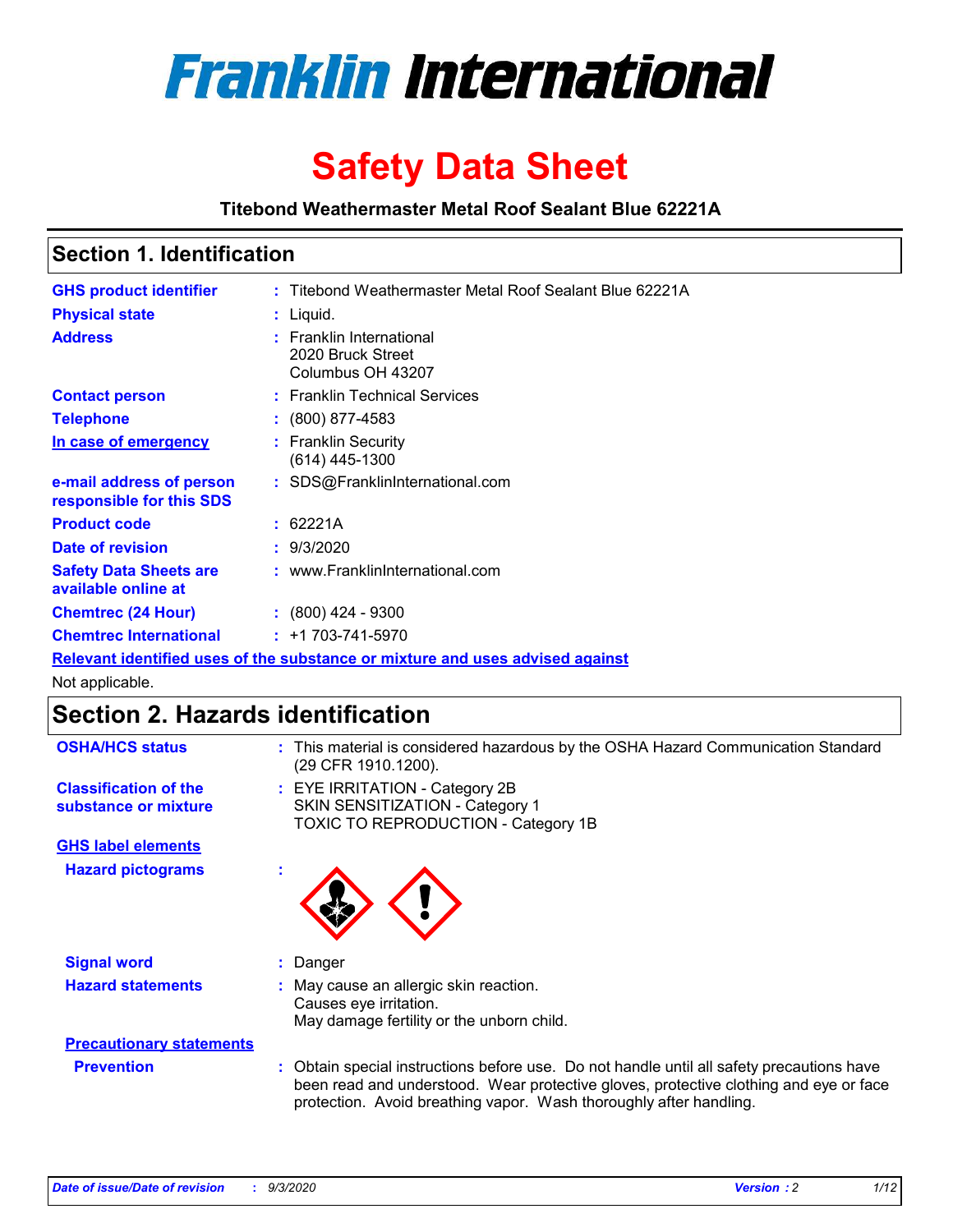### **Section 2. Hazards identification**

| <b>Response</b>                            | : IF exposed or concerned: Get medical advice or attention. Wash contaminated clothing<br>before reuse. IF ON SKIN: Wash with plenty of water. IF IN EYES: Rinse cautiously<br>with water for several minutes. Remove contact lenses, if present and easy to do.<br>Continue rinsing. If eye irritation persists: Get medical advice or attention. |
|--------------------------------------------|----------------------------------------------------------------------------------------------------------------------------------------------------------------------------------------------------------------------------------------------------------------------------------------------------------------------------------------------------|
| <b>Storage</b>                             | : Store locked up.                                                                                                                                                                                                                                                                                                                                 |
| <b>Disposal</b>                            | : Dispose of contents and container in accordance with all local, regional, national and<br>international regulations.                                                                                                                                                                                                                             |
| <b>Hazards not otherwise</b><br>classified | : Product generates methanol during cure.                                                                                                                                                                                                                                                                                                          |

## **Section 3. Composition/information on ingredients**

| <b>Substance/mixture</b> | Mixture |
|--------------------------|---------|
|                          |         |

| <b>Ingredient name</b>       | $\frac{9}{6}$ | <b>CAS number</b> |
|------------------------------|---------------|-------------------|
| 3-aminopropyltriethoxysilane | ≤3            | 919-30-2          |
| Dibutyltin dilaurate         | ∣≤0.3         | 77-58-7           |

Any concentration shown as a range is to protect confidentiality or is due to batch variation.

**There are no additional ingredients present which, within the current knowledge of the supplier and in the concentrations applicable, are classified as hazardous to health or the environment and hence require reporting in this section.**

**Occupational exposure limits, if available, are listed in Section 8.**

### **Section 4. First aid measures**

| <b>Description of necessary first aid measures</b> |                                                                                                                                                                                                                                                                                                                                                                                                                                                                                                                                                                                                                                                                                                                                                                           |
|----------------------------------------------------|---------------------------------------------------------------------------------------------------------------------------------------------------------------------------------------------------------------------------------------------------------------------------------------------------------------------------------------------------------------------------------------------------------------------------------------------------------------------------------------------------------------------------------------------------------------------------------------------------------------------------------------------------------------------------------------------------------------------------------------------------------------------------|
| <b>Eye contact</b>                                 | : Immediately flush eyes with plenty of water, occasionally lifting the upper and lower<br>eyelids. Check for and remove any contact lenses. Continue to rinse for at least 10<br>minutes. If irritation persists, get medical attention.                                                                                                                                                                                                                                                                                                                                                                                                                                                                                                                                 |
| <b>Inhalation</b>                                  | : Remove victim to fresh air and keep at rest in a position comfortable for breathing. If<br>not breathing, if breathing is irregular or if respiratory arrest occurs, provide artificial<br>respiration or oxygen by trained personnel. It may be dangerous to the person providing<br>aid to give mouth-to-mouth resuscitation. Get medical attention. If unconscious, place<br>in recovery position and get medical attention immediately. Maintain an open airway.<br>Loosen tight clothing such as a collar, tie, belt or waistband. In case of inhalation of<br>decomposition products in a fire, symptoms may be delayed. The exposed person may<br>need to be kept under medical surveillance for 48 hours.                                                       |
| <b>Skin contact</b>                                | : Wash with plenty of soap and water. Remove contaminated clothing and shoes. Wash<br>contaminated clothing thoroughly with water before removing it, or wear gloves.<br>Continue to rinse for at least 10 minutes. Get medical attention. In the event of any<br>complaints or symptoms, avoid further exposure. Wash clothing before reuse. Clean<br>shoes thoroughly before reuse.                                                                                                                                                                                                                                                                                                                                                                                     |
| <b>Ingestion</b>                                   | : Wash out mouth with water. Remove dentures if any. Remove victim to fresh air and<br>keep at rest in a position comfortable for breathing. If material has been swallowed and<br>the exposed person is conscious, give small quantities of water to drink. Stop if the<br>exposed person feels sick as vomiting may be dangerous. Do not induce vomiting<br>unless directed to do so by medical personnel. If vomiting occurs, the head should be<br>kept low so that vomit does not enter the lungs. Get medical attention. Never give<br>anything by mouth to an unconscious person. If unconscious, place in recovery position<br>and get medical attention immediately. Maintain an open airway. Loosen tight clothing<br>such as a collar, tie, belt or waistband. |
| Most important symptoms/effects, acute and delayed |                                                                                                                                                                                                                                                                                                                                                                                                                                                                                                                                                                                                                                                                                                                                                                           |
| <b>Potential acute health effects</b>              |                                                                                                                                                                                                                                                                                                                                                                                                                                                                                                                                                                                                                                                                                                                                                                           |
| Eye contact                                        | : May cause eye irritation.                                                                                                                                                                                                                                                                                                                                                                                                                                                                                                                                                                                                                                                                                                                                               |
| <b>Inhalation</b>                                  | : No known significant effects or critical hazards.                                                                                                                                                                                                                                                                                                                                                                                                                                                                                                                                                                                                                                                                                                                       |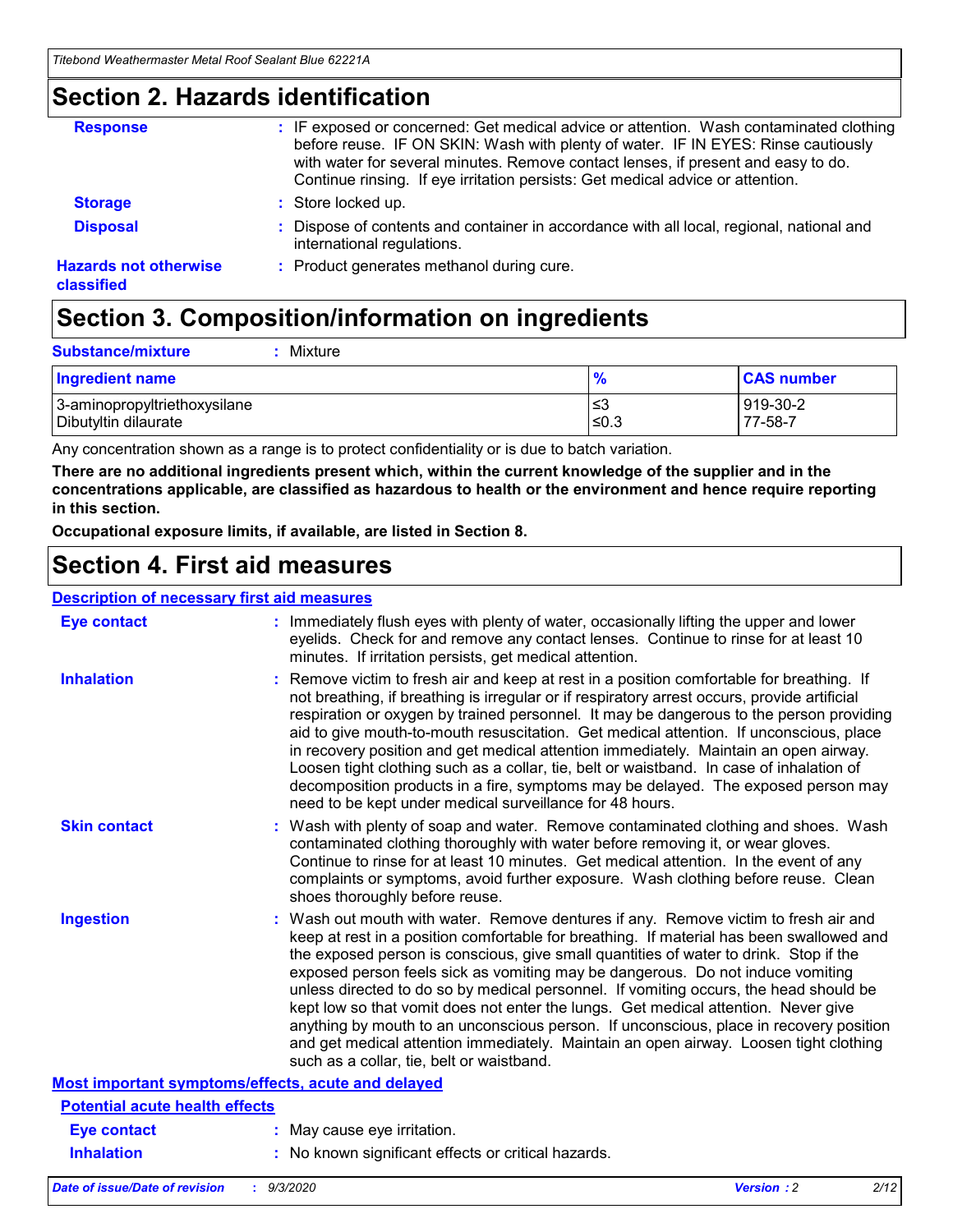| <b>Section 4. First aid measures</b> |                                                                                                                                                                                                                                                                                                                                                                                                               |
|--------------------------------------|---------------------------------------------------------------------------------------------------------------------------------------------------------------------------------------------------------------------------------------------------------------------------------------------------------------------------------------------------------------------------------------------------------------|
| <b>Skin contact</b>                  | : May cause skin irritation.                                                                                                                                                                                                                                                                                                                                                                                  |
| <b>Ingestion</b>                     | : No known significant effects or critical hazards.                                                                                                                                                                                                                                                                                                                                                           |
| <b>Over-exposure signs/symptoms</b>  |                                                                                                                                                                                                                                                                                                                                                                                                               |
| <b>Eye contact</b>                   | : Adverse symptoms may include the following:<br>irritation<br>watering<br>redness                                                                                                                                                                                                                                                                                                                            |
| <b>Inhalation</b>                    | : Adverse symptoms may include the following:<br>reduced fetal weight<br>increase in fetal deaths<br>skeletal malformations                                                                                                                                                                                                                                                                                   |
| <b>Skin contact</b>                  | : Adverse symptoms may include the following:<br>irritation<br>redness<br>reduced fetal weight<br>increase in fetal deaths<br>skeletal malformations                                                                                                                                                                                                                                                          |
| <b>Ingestion</b>                     | : Adverse symptoms may include the following:<br>reduced fetal weight<br>increase in fetal deaths<br>skeletal malformations                                                                                                                                                                                                                                                                                   |
|                                      | Indication of immediate medical attention and special treatment needed, if necessary                                                                                                                                                                                                                                                                                                                          |
| <b>Notes to physician</b>            | : In case of inhalation of decomposition products in a fire, symptoms may be delayed.<br>The exposed person may need to be kept under medical surveillance for 48 hours.                                                                                                                                                                                                                                      |
| <b>Specific treatments</b>           | : No specific treatment.                                                                                                                                                                                                                                                                                                                                                                                      |
| <b>Protection of first-aiders</b>    | No action shall be taken involving any personal risk or without suitable training. If it is<br>suspected that fumes are still present, the rescuer should wear an appropriate mask or<br>self-contained breathing apparatus. It may be dangerous to the person providing aid to<br>give mouth-to-mouth resuscitation. Wash contaminated clothing thoroughly with water<br>before removing it, or wear gloves. |

**See toxicological information (Section 11)**

## **Section 5. Fire-fighting measures**

| <b>Extinguishing media</b>                               |                                                                                                                                                                                                     |
|----------------------------------------------------------|-----------------------------------------------------------------------------------------------------------------------------------------------------------------------------------------------------|
| <b>Suitable extinguishing</b><br>media                   | : Use an extinguishing agent suitable for the surrounding fire.                                                                                                                                     |
| <b>Unsuitable extinguishing</b><br>media                 | $:$ None known.                                                                                                                                                                                     |
| <b>Specific hazards arising</b><br>from the chemical     | : In a fire or if heated, a pressure increase will occur and the container may burst.                                                                                                               |
| <b>Hazardous thermal</b><br>decomposition products       | Decomposition products may include the following materials:<br>carbon dioxide<br>carbon monoxide<br>nitrogen oxides<br>metal oxide/oxides                                                           |
| <b>Special protective actions</b><br>for fire-fighters   | : Promptly isolate the scene by removing all persons from the vicinity of the incident if<br>there is a fire. No action shall be taken involving any personal risk or without suitable<br>training. |
| <b>Special protective</b><br>equipment for fire-fighters | Fire-fighters should wear appropriate protective equipment and self-contained breathing<br>apparatus (SCBA) with a full face-piece operated in positive pressure mode.                              |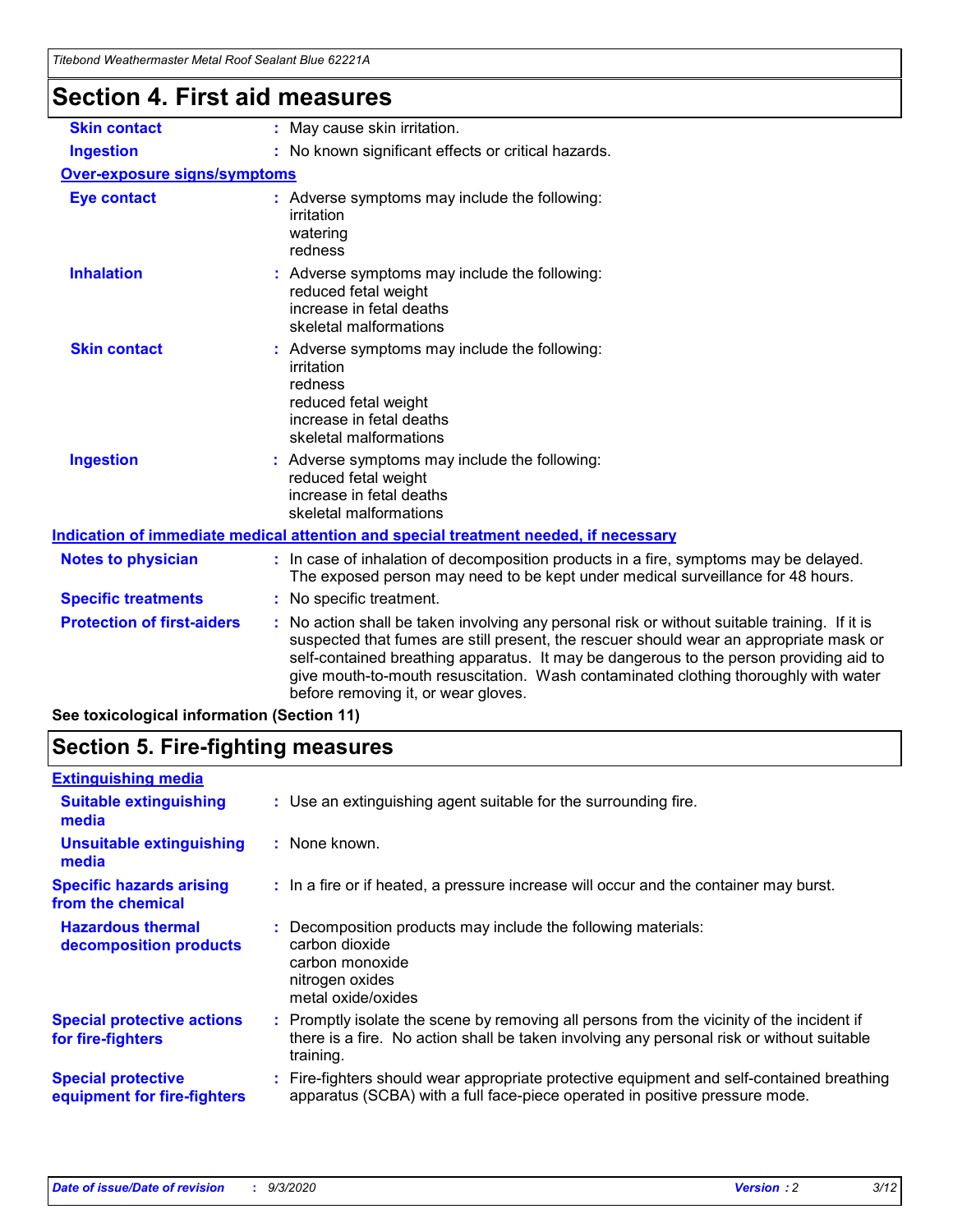### **Section 6. Accidental release measures**

|                                                              | Personal precautions, protective equipment and emergency procedures                                                                                                                                                                                                                                                                                                                                                                                                                                                                                                                                                                                                                                          |
|--------------------------------------------------------------|--------------------------------------------------------------------------------------------------------------------------------------------------------------------------------------------------------------------------------------------------------------------------------------------------------------------------------------------------------------------------------------------------------------------------------------------------------------------------------------------------------------------------------------------------------------------------------------------------------------------------------------------------------------------------------------------------------------|
| For non-emergency<br>personnel                               | : No action shall be taken involving any personal risk or without suitable training.<br>Evacuate surrounding areas. Keep unnecessary and unprotected personnel from<br>entering. Do not touch or walk through spilled material. Avoid breathing vapor or mist.<br>Provide adequate ventilation. Wear appropriate respirator when ventilation is<br>inadequate. Put on appropriate personal protective equipment.                                                                                                                                                                                                                                                                                             |
| For emergency responders                                     | : If specialized clothing is required to deal with the spillage, take note of any information in<br>Section 8 on suitable and unsuitable materials. See also the information in "For non-<br>emergency personnel".                                                                                                                                                                                                                                                                                                                                                                                                                                                                                           |
| <b>Environmental precautions</b>                             | : Avoid dispersal of spilled material and runoff and contact with soil, waterways, drains<br>and sewers. Inform the relevant authorities if the product has caused environmental<br>pollution (sewers, waterways, soil or air).                                                                                                                                                                                                                                                                                                                                                                                                                                                                              |
| <b>Methods and materials for containment and cleaning up</b> |                                                                                                                                                                                                                                                                                                                                                                                                                                                                                                                                                                                                                                                                                                              |
| <b>Small spill</b>                                           | : Stop leak if without risk. Move containers from spill area. Dilute with water and mop up<br>if water-soluble. Alternatively, or if water-insoluble, absorb with an inert dry material and<br>place in an appropriate waste disposal container. Dispose of via a licensed waste<br>disposal contractor.                                                                                                                                                                                                                                                                                                                                                                                                     |
| <b>Large spill</b>                                           | : Stop leak if without risk. Move containers from spill area. Approach release from<br>upwind. Prevent entry into sewers, water courses, basements or confined areas. Wash<br>spillages into an effluent treatment plant or proceed as follows. Contain and collect<br>spillage with non-combustible, absorbent material e.g. sand, earth, vermiculite or<br>diatomaceous earth and place in container for disposal according to local regulations<br>(see Section 13). Dispose of via a licensed waste disposal contractor. Contaminated<br>absorbent material may pose the same hazard as the spilled product. Note: see<br>Section 1 for emergency contact information and Section 13 for waste disposal. |

## **Section 7. Handling and storage**

#### **Precautions for safe handling**

| <b>Protective measures</b>                                                       | : Put on appropriate personal protective equipment (see Section 8). Persons with a<br>history of skin sensitization problems should not be employed in any process in which<br>this product is used. Avoid exposure - obtain special instructions before use. Avoid<br>exposure during pregnancy. Do not handle until all safety precautions have been read<br>and understood. Do not get in eyes or on skin or clothing. Do not ingest. Avoid<br>breathing vapor or mist. If during normal use the material presents a respiratory hazard,<br>use only with adequate ventilation or wear appropriate respirator. Keep in the original<br>container or an approved alternative made from a compatible material, kept tightly<br>closed when not in use. Empty containers retain product residue and can be hazardous.<br>Do not reuse container. |
|----------------------------------------------------------------------------------|--------------------------------------------------------------------------------------------------------------------------------------------------------------------------------------------------------------------------------------------------------------------------------------------------------------------------------------------------------------------------------------------------------------------------------------------------------------------------------------------------------------------------------------------------------------------------------------------------------------------------------------------------------------------------------------------------------------------------------------------------------------------------------------------------------------------------------------------------|
| <b>Advice on general</b><br>occupational hygiene                                 | : Eating, drinking and smoking should be prohibited in areas where this material is<br>handled, stored and processed. Workers should wash hands and face before eating,<br>drinking and smoking. Remove contaminated clothing and protective equipment before<br>entering eating areas. See also Section 8 for additional information on hygiene<br>measures.                                                                                                                                                                                                                                                                                                                                                                                                                                                                                    |
| <b>Conditions for safe storage,</b><br>including any<br><i>incompatibilities</i> | Store between the following temperatures: 0 to $120^{\circ}$ C (32 to $248^{\circ}$ F). Store in<br>accordance with local regulations. Store in original container protected from direct<br>sunlight in a dry, cool and well-ventilated area, away from incompatible materials (see<br>Section 10) and food and drink. Store locked up. Keep container tightly closed and<br>sealed until ready for use. Containers that have been opened must be carefully<br>resealed and kept upright to prevent leakage. Do not store in unlabeled containers.<br>Use appropriate containment to avoid environmental contamination. See Section 10 for<br>incompatible materials before handling or use.                                                                                                                                                     |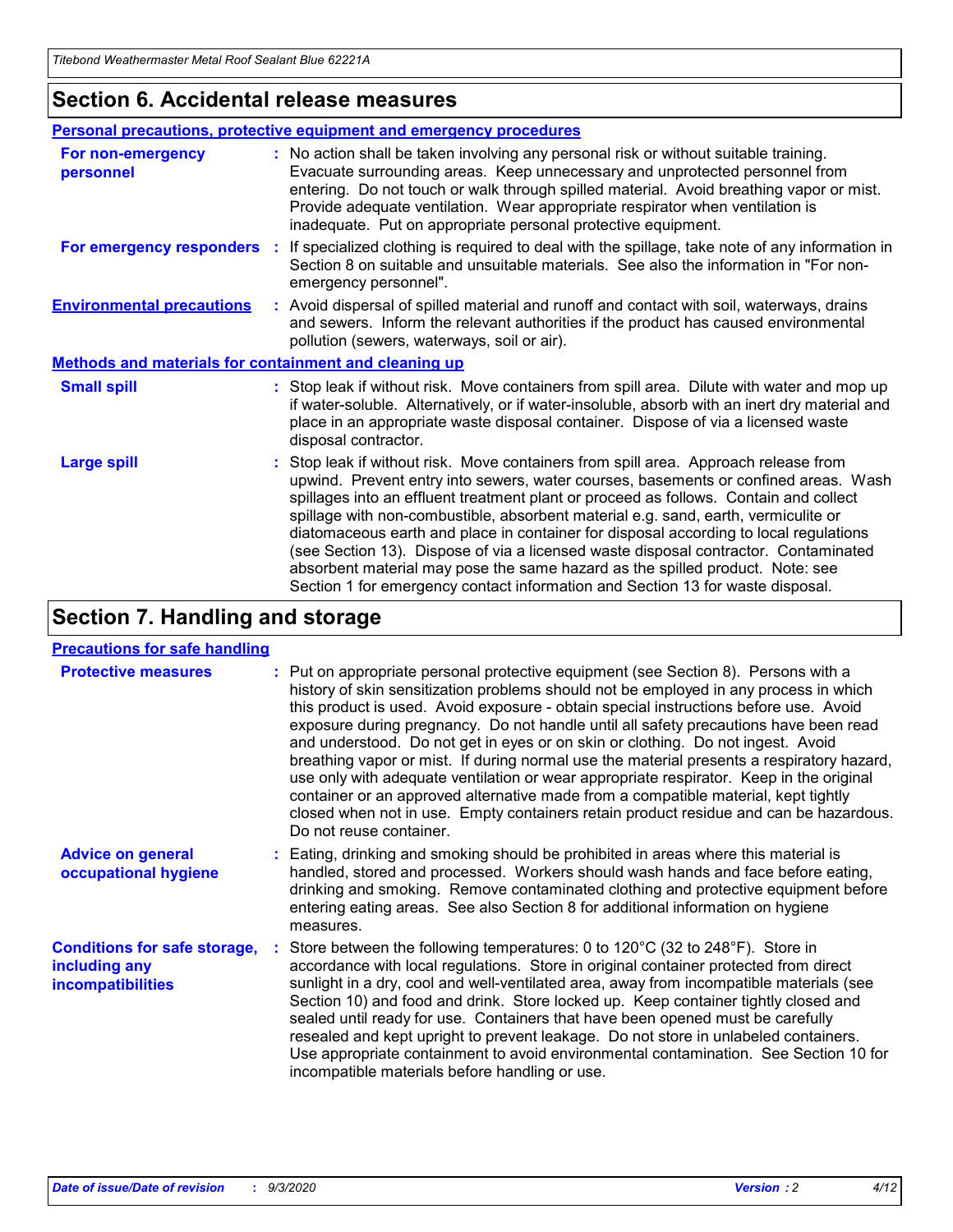## **Section 8. Exposure controls/personal protection**

#### **Control parameters**

#### **Occupational exposure limits**

| <b>Ingredient name</b>                               |    |                        | <b>Exposure limits</b>                                                                                                                                                                                                                                                                                                                                                                                                                                                                                                                                                                                                 |
|------------------------------------------------------|----|------------------------|------------------------------------------------------------------------------------------------------------------------------------------------------------------------------------------------------------------------------------------------------------------------------------------------------------------------------------------------------------------------------------------------------------------------------------------------------------------------------------------------------------------------------------------------------------------------------------------------------------------------|
| 3-aminopropyltriethoxysilane<br>Dibutyltin dilaurate |    |                        | None.<br>ACGIH TLV (United States, 3/2020). Absorbed through skin.<br>Notes: as Sn<br>TWA: 0.1 mg/m <sup>3</sup> , (as Sn) 8 hours.<br>STEL: 0.2 mg/m <sup>3</sup> , (as Sn) 15 minutes.<br>NIOSH REL (United States, 10/2016). Absorbed through skin.<br>Notes: as Sn<br>TWA: 0.1 mg/m <sup>3</sup> , (as Sn) 10 hours.<br>OSHA PEL (United States, 5/2018). Notes: as Sn<br>TWA: $0.1 \text{ mg/m}^3$ , (as Sn) 8 hours.<br>OSHA PEL 1989 (United States, 3/1989). Absorbed through skin.<br>Notes: measured as Sn<br>TWA: 0.1 mg/m <sup>3</sup> , (measured as Sn) 8 hours. Form: Organic                           |
| <b>Appropriate engineering</b><br>controls           |    |                        | : If user operations generate dust, fumes, gas, vapor or mist, use process enclosures,<br>local exhaust ventilation or other engineering controls to keep worker exposure to<br>airborne contaminants below any recommended or statutory limits.                                                                                                                                                                                                                                                                                                                                                                       |
| <b>Environmental exposure</b><br><b>controls</b>     |    |                        | Emissions from ventilation or work process equipment should be checked to ensure<br>they comply with the requirements of environmental protection legislation. In some<br>cases, fume scrubbers, filters or engineering modifications to the process equipment<br>will be necessary to reduce emissions to acceptable levels.                                                                                                                                                                                                                                                                                          |
| <b>Individual protection measures</b>                |    |                        |                                                                                                                                                                                                                                                                                                                                                                                                                                                                                                                                                                                                                        |
| <b>Hygiene measures</b>                              |    |                        | : Wash hands, forearms and face thoroughly after handling chemical products, before<br>eating, smoking and using the lavatory and at the end of the working period.<br>Appropriate techniques should be used to remove potentially contaminated clothing.<br>Contaminated work clothing should not be allowed out of the workplace. Wash<br>contaminated clothing before reusing. Ensure that eyewash stations and safety<br>showers are close to the workstation location.                                                                                                                                            |
| <b>Eye/face protection</b>                           |    |                        | : Safety eyewear complying with an approved standard should be used when a risk<br>assessment indicates this is necessary to avoid exposure to liquid splashes, mists,<br>gases or dusts. If contact is possible, the following protection should be worn, unless<br>the assessment indicates a higher degree of protection: chemical splash goggles.                                                                                                                                                                                                                                                                  |
| <b>Skin protection</b>                               |    |                        |                                                                                                                                                                                                                                                                                                                                                                                                                                                                                                                                                                                                                        |
| <b>Hand protection</b>                               |    |                        | : Chemical-resistant, impervious gloves complying with an approved standard should be<br>worn at all times when handling chemical products if a risk assessment indicates this is<br>necessary. Considering the parameters specified by the glove manufacturer, check<br>during use that the gloves are still retaining their protective properties. It should be<br>noted that the time to breakthrough for any glove material may be different for different<br>glove manufacturers. In the case of mixtures, consisting of several substances, the<br>protection time of the gloves cannot be accurately estimated. |
| <b>Body protection</b>                               |    | handling this product. | Personal protective equipment for the body should be selected based on the task being<br>performed and the risks involved and should be approved by a specialist before                                                                                                                                                                                                                                                                                                                                                                                                                                                |
| <b>Other skin protection</b>                         |    |                        | : Appropriate footwear and any additional skin protection measures should be selected<br>based on the task being performed and the risks involved and should be approved by a<br>specialist before handling this product.                                                                                                                                                                                                                                                                                                                                                                                              |
| <b>Respiratory protection</b>                        | ÷. | aspects of use.        | Based on the hazard and potential for exposure, select a respirator that meets the<br>appropriate standard or certification. Respirators must be used according to a<br>respiratory protection program to ensure proper fitting, training, and other important                                                                                                                                                                                                                                                                                                                                                         |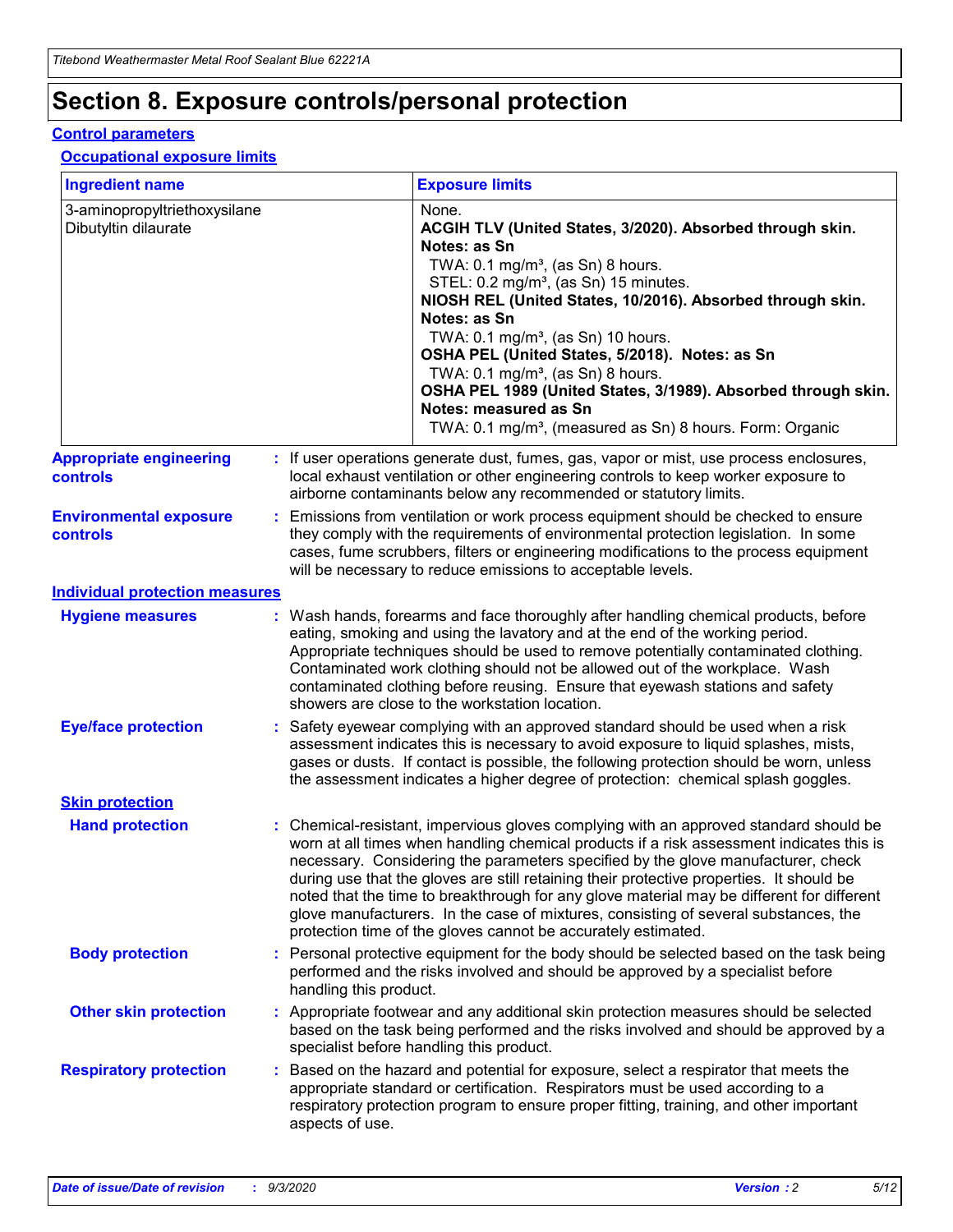### **Section 9. Physical and chemical properties**

#### **Appearance**

| <b>Physical state</b>                             |   | : Liquid. [Paste.]                                              |
|---------------------------------------------------|---|-----------------------------------------------------------------|
| <b>Color</b>                                      |   | Blue.                                                           |
| Odor                                              |   | Characteristic.                                                 |
| <b>Odor threshold</b>                             | ÷ | Not available.                                                  |
| рH                                                |   | Not applicable.                                                 |
| <b>Melting point</b>                              |   | : Not available.                                                |
| <b>Boiling point</b>                              |   | >200°C (>392°F)                                                 |
| <b>Flash point</b>                                |   | Closed cup: >200°C (>392°F) [Setaflash.]                        |
| <b>Evaporation rate</b>                           |   | $:$ >1 (butyl acetate = 1)                                      |
| <b>Flammability (solid, gas)</b>                  |   | : Not available.                                                |
| Lower and upper explosive<br>(flammable) limits   |   | : Not available.                                                |
| <b>VOC (less water, less)</b><br>exempt solvents) |   | : 0 g/l                                                         |
| <b>Volatility</b>                                 |   | $: 0\%$ (w/w)                                                   |
| <b>Vapor density</b>                              |   | Not available.                                                  |
| <b>Relative density</b>                           |   | $\mathbf{1}$ $\mathbf{\sqrt{432}}$                              |
| <b>Solubility</b>                                 |   | Insoluble in the following materials: cold water and hot water. |
| <b>Solubility in water</b>                        |   | Not available.                                                  |
| <b>Partition coefficient: n-</b><br>octanol/water |   | $:$ Not available.                                              |
| <b>Auto-ignition temperature</b>                  |   | : Not available.                                                |
| <b>Decomposition temperature</b>                  |   | : Not available.                                                |
| <b>Viscosity</b>                                  |   | $:$ Not available.                                              |

### **Section 10. Stability and reactivity**

| <b>Reactivity</b>                            |    | : No specific test data related to reactivity available for this product or its ingredients.            |
|----------------------------------------------|----|---------------------------------------------------------------------------------------------------------|
| <b>Chemical stability</b>                    |    | : The product is stable.                                                                                |
| <b>Possibility of hazardous</b><br>reactions |    | : Under normal conditions of storage and use, hazardous reactions will not occur.                       |
| <b>Conditions to avoid</b>                   |    | : No specific data.                                                                                     |
| <b>Incompatible materials</b>                | ٠. | No specific data.                                                                                       |
| <b>Hazardous decomposition</b><br>products   | ÷. | Under normal conditions of storage and use, hazardous decomposition products should<br>not be produced. |

## **Section 11. Toxicological information**

#### **Information on toxicological effects**

#### **Acute toxicity**

| <b>Product/ingredient name</b> | <b>Result</b>           | <b>Species</b> | <b>Dose</b>                | <b>Exposure</b> |
|--------------------------------|-------------------------|----------------|----------------------------|-----------------|
| 3-aminopropyltriethoxysilane   | <b>ILD50 Dermal</b>     | Rabbit         | 4.29 g/kg                  |                 |
| Dibutyltin dilaurate           | ILD50 Oral<br>LD50 Oral | Rat<br>Rat     | $1.57$ g/kg<br>175 $mg/kg$ |                 |
|                                |                         |                |                            |                 |

**Irritation/Corrosion**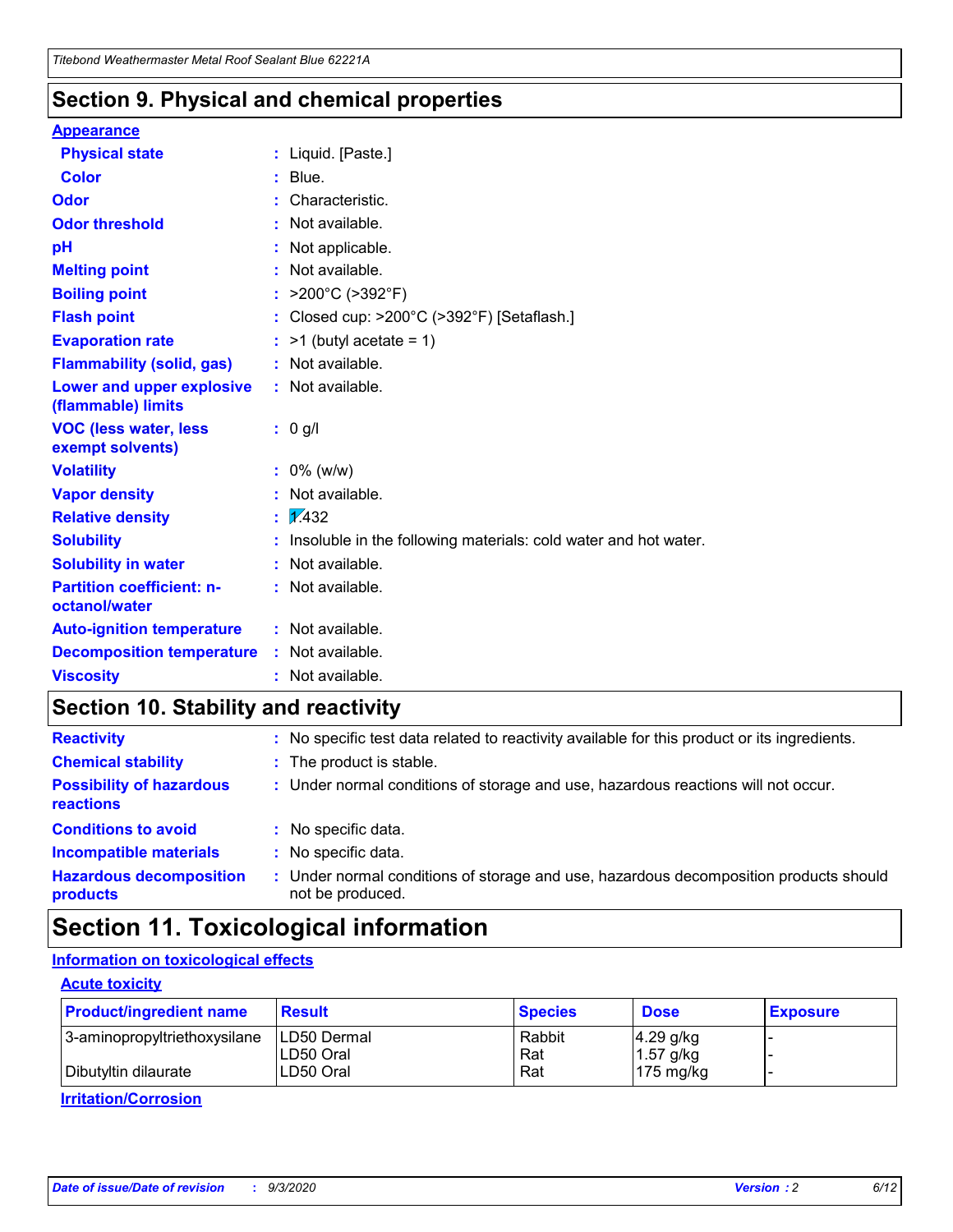## **Section 11. Toxicological information**

| <b>Product/ingredient name</b> | <b>Result</b>            | <b>Species</b> | <b>Score</b> | <b>Exposure</b>    | <b>Observation</b> |
|--------------------------------|--------------------------|----------------|--------------|--------------------|--------------------|
| 3-aminopropyltriethoxysilane   | Eyes - Mild irritant     | Rabbit         |              | $100$ mg           |                    |
|                                | Eyes - Severe irritant   | Rabbit         |              | 24 hours 750       |                    |
|                                |                          |                |              | ug                 |                    |
|                                | Skin - Severe irritant   | Rabbit         |              | 24 hours 5         | -                  |
| Dibutyltin dilaurate           | Eyes - Moderate irritant | Rabbit         |              | mg<br>24 hours 100 |                    |
|                                |                          |                |              | mg                 |                    |
|                                | Skin - Severe irritant   | Rabbit         |              | 500 mg             | -                  |

#### **Sensitization**

Not available.

#### **Mutagenicity**

Not available.

#### **Carcinogenicity**

Not available.

#### **Reproductive toxicity**

Not available.

#### **Teratogenicity**

Not available.

#### **Specific target organ toxicity (single exposure)**

Not available.

#### **Specific target organ toxicity (repeated exposure)**

| <b>Name</b>                                                                         |                                                                            | <b>Category</b>                                     | <b>Route of</b><br>exposure | <b>Target organs</b> |  |  |
|-------------------------------------------------------------------------------------|----------------------------------------------------------------------------|-----------------------------------------------------|-----------------------------|----------------------|--|--|
| Dibutyltin dilaurate                                                                |                                                                            | Category 1                                          |                             | respiratory system   |  |  |
| <b>Aspiration hazard</b><br>Not available.                                          |                                                                            |                                                     |                             |                      |  |  |
| <b>Information on the likely</b><br>routes of exposure                              | : Not available.                                                           |                                                     |                             |                      |  |  |
| <b>Potential acute health effects</b>                                               |                                                                            |                                                     |                             |                      |  |  |
| <b>Eye contact</b>                                                                  | : May cause eye irritation.                                                |                                                     |                             |                      |  |  |
| <b>Inhalation</b>                                                                   |                                                                            | : No known significant effects or critical hazards. |                             |                      |  |  |
| <b>Skin contact</b>                                                                 |                                                                            | : May cause skin irritation.                        |                             |                      |  |  |
| <b>Ingestion</b>                                                                    |                                                                            | : No known significant effects or critical hazards. |                             |                      |  |  |
| <b>Symptoms related to the physical, chemical and toxicological characteristics</b> |                                                                            |                                                     |                             |                      |  |  |
| <b>Eye contact</b>                                                                  | irritation<br>watering<br>redness                                          | : Adverse symptoms may include the following:       |                             |                      |  |  |
| <b>Inhalation</b>                                                                   | reduced fetal weight<br>increase in fetal deaths<br>skeletal malformations | : Adverse symptoms may include the following:       |                             |                      |  |  |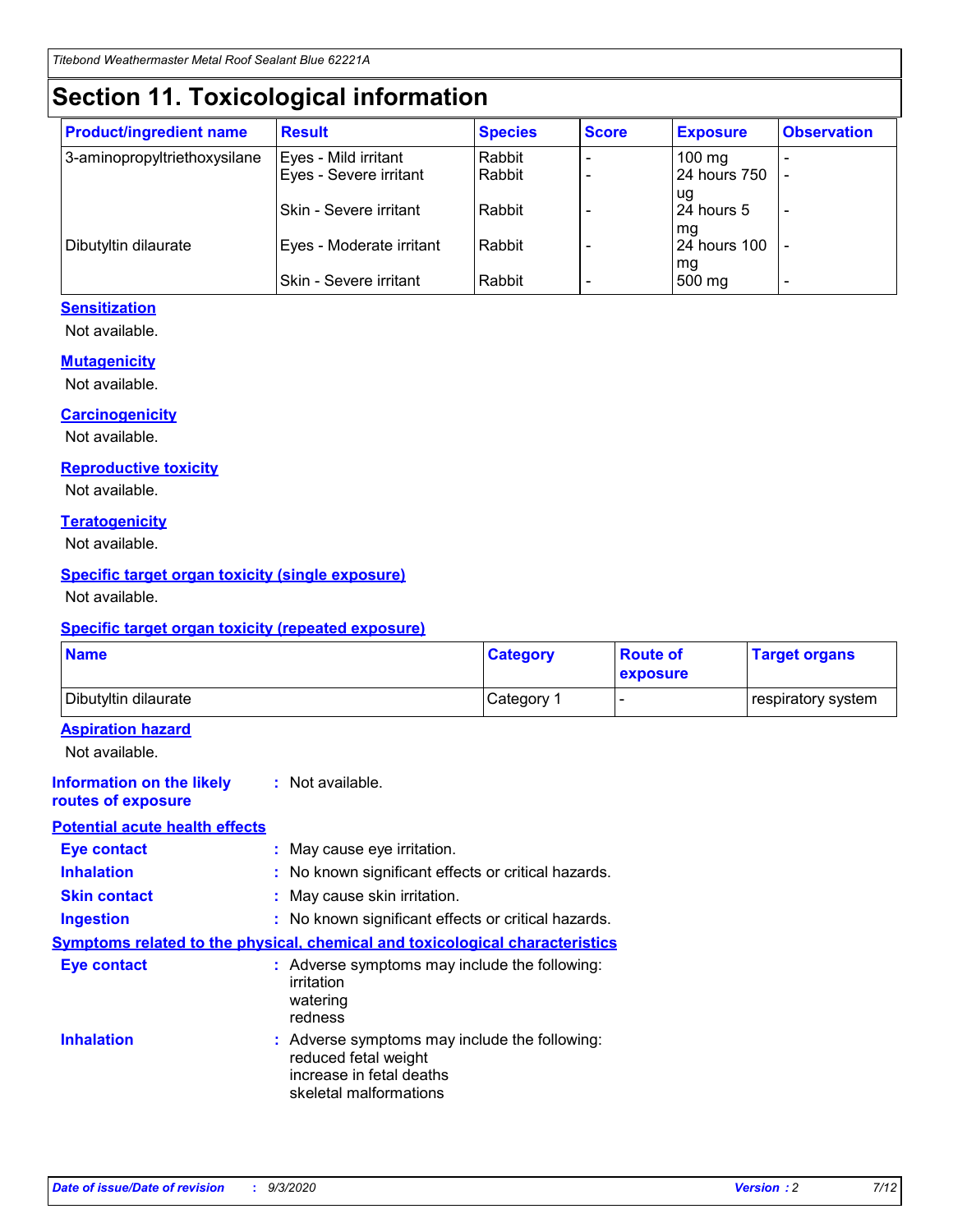*Titebond Weathermaster Metal Roof Sealant Blue 62221A*

## **Section 11. Toxicological information**

| <b>Skin contact</b>                     | irritation<br>redness<br>reduced fetal weight<br>increase in fetal deaths<br>skeletal malformations | : Adverse symptoms may include the following:                                            |
|-----------------------------------------|-----------------------------------------------------------------------------------------------------|------------------------------------------------------------------------------------------|
| <b>Ingestion</b>                        | reduced fetal weight<br>increase in fetal deaths<br>skeletal malformations                          | : Adverse symptoms may include the following:                                            |
|                                         |                                                                                                     | Delayed and immediate effects and also chronic effects from short and long term exposure |
| <b>Short term exposure</b>              |                                                                                                     |                                                                                          |
| <b>Potential immediate</b><br>effects   | : Not available.                                                                                    |                                                                                          |
| <b>Potential delayed effects</b>        | : Not available.                                                                                    |                                                                                          |
| <b>Long term exposure</b>               |                                                                                                     |                                                                                          |
| <b>Potential immediate</b><br>effects   | : Not available.                                                                                    |                                                                                          |
| <b>Potential delayed effects</b>        | : Not available.                                                                                    |                                                                                          |
| <b>Potential chronic health effects</b> |                                                                                                     |                                                                                          |
| Not available.                          |                                                                                                     |                                                                                          |
| <b>General</b>                          | very low levels.                                                                                    | : Once sensitized, a severe allergic reaction may occur when subsequently exposed to     |
| <b>Carcinogenicity</b>                  |                                                                                                     | : No known significant effects or critical hazards.                                      |
| <b>Mutagenicity</b>                     |                                                                                                     | No known significant effects or critical hazards.                                        |
| <b>Teratogenicity</b>                   |                                                                                                     | May damage the unborn child.                                                             |
| <b>Developmental effects</b>            |                                                                                                     | : No known significant effects or critical hazards.                                      |
| <b>Fertility effects</b>                | May damage fertility.                                                                               |                                                                                          |
| <b>Numerical measures of toxicity</b>   |                                                                                                     |                                                                                          |
| <b>Acute toxicity estimates</b>         |                                                                                                     |                                                                                          |
| Not available.                          |                                                                                                     |                                                                                          |

## **Section 12. Ecological information**

#### **Toxicity**

| <b>Product/ingredient name</b> | <b>Result</b>                                       | <b>Species</b>               | <b>Exposure</b>       |
|--------------------------------|-----------------------------------------------------|------------------------------|-----------------------|
| Dibutyltin dilaurate           | $ IC50>3$ mg/l<br>Chronic EC10 > 2 mg/l Fresh water | Algae<br>Algae - Desmodesmus | 72 hours<br>196 hours |
|                                |                                                     | subspicatus                  |                       |

#### **Persistence and degradability**

| <b>Product/ingredient name</b> | <b>Test</b>                                                                    | <b>Result</b>  |                   | <b>Dose</b> | <b>Inoculum</b>         |
|--------------------------------|--------------------------------------------------------------------------------|----------------|-------------------|-------------|-------------------------|
| Dibutyltin dilaurate           | OECD 301F<br>Ready<br>Biodegradability -<br>Manometric<br>Respirometry<br>Test | 23 % - 28 days |                   |             |                         |
| <b>Product/ingredient name</b> | <b>Aquatic half-life</b>                                                       |                | <b>Photolysis</b> |             | <b>Biodegradability</b> |
| Dibutyltin dilaurate           |                                                                                |                |                   |             | <b>Inherent</b>         |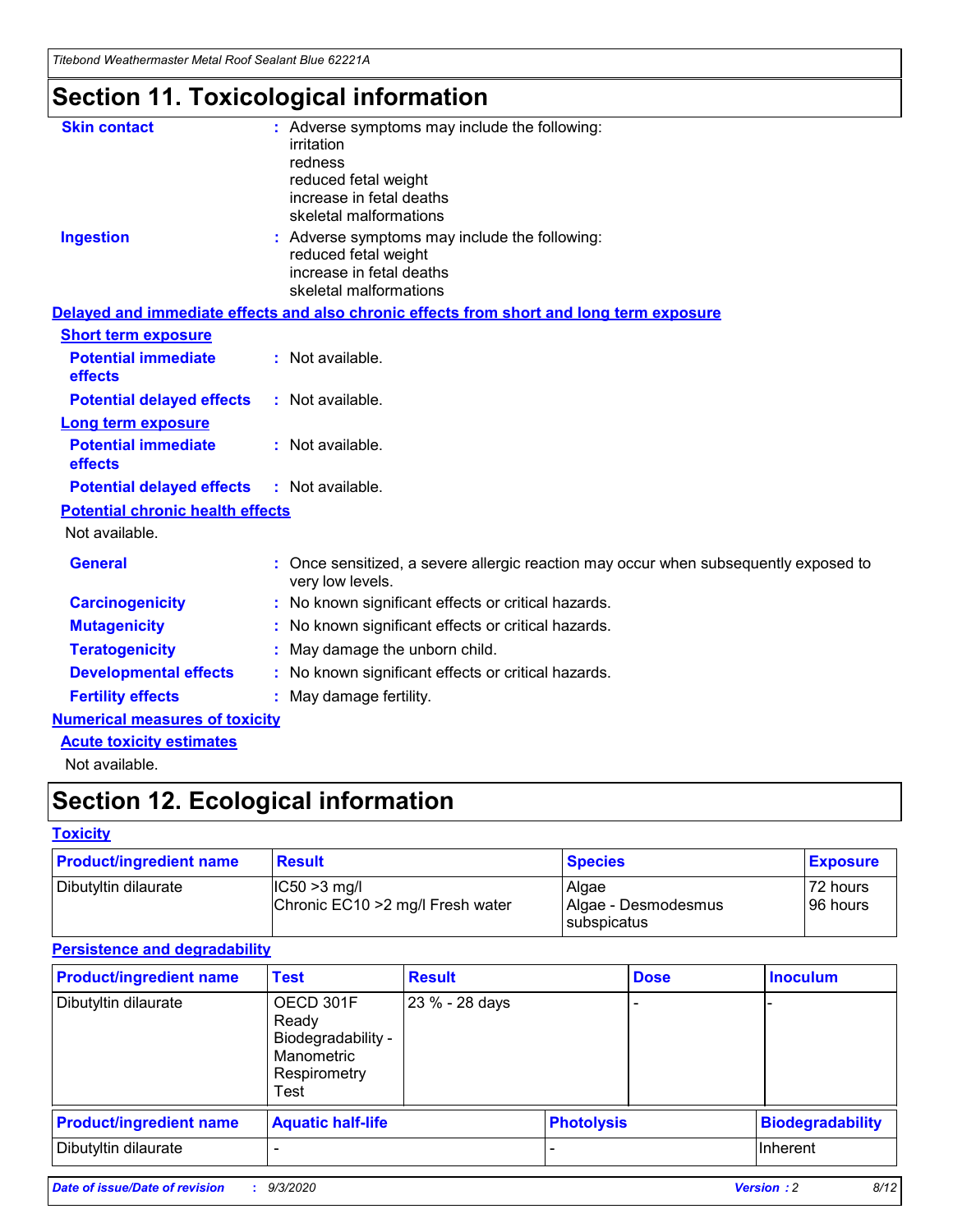## **Section 12. Ecological information**

#### **Bioaccumulative potential**

| <b>Product/ingredient name</b> | $\mathsf{LogP}_\mathsf{ow}$ | <b>BCF</b> | <b>Potential</b> |
|--------------------------------|-----------------------------|------------|------------------|
| 3-aminopropyltriethoxysilane   | $1.\overline{7}$            | 3.4        | low              |
| Dibutyltin dilaurate           | 4.44                        | 2.91       | low              |

#### **Mobility in soil**

| IVIUWIIILY III JUII                                     |                                                     |
|---------------------------------------------------------|-----------------------------------------------------|
| <b>Soil/water partition</b><br><b>coefficient (Koc)</b> | : Not available.                                    |
| <b>Other adverse effects</b>                            | : No known significant effects or critical hazards. |

### **Section 13. Disposal considerations**

**Disposal methods :**

The generation of waste should be avoided or minimized wherever possible. Disposal of this product, solutions and any by-products should at all times comply with the requirements of environmental protection and waste disposal legislation and any regional local authority requirements. Dispose of surplus and non-recyclable products via a licensed waste disposal contractor. Waste should not be disposed of untreated to the sewer unless fully compliant with the requirements of all authorities with jurisdiction. Waste packaging should be recycled. Incineration or landfill should only be considered when recycling is not feasible. This material and its container must be disposed of in a safe way. Care should be taken when handling emptied containers that have not been cleaned or rinsed out. Empty containers or liners may retain some product residues. Avoid dispersal of spilled material and runoff and contact with soil, waterways, drains and sewers.

### **Section 14. Transport information**

|                                      | <b>DOT</b><br><b>Classification</b> | <b>TDG</b><br><b>Classification</b> | <b>Mexico</b><br><b>Classification</b> | <b>ADR/RID</b>           | <b>IMDG</b>              | <b>IATA</b>    |
|--------------------------------------|-------------------------------------|-------------------------------------|----------------------------------------|--------------------------|--------------------------|----------------|
| <b>UN number</b>                     | Not regulated.                      | Not regulated.                      | Not regulated.                         | Not regulated.           | Not regulated.           | Not regulated. |
| <b>UN proper</b><br>shipping name    |                                     |                                     |                                        |                          |                          |                |
| <b>Transport</b><br>hazard class(es) | $\blacksquare$                      | $\overline{\phantom{0}}$            | $\overline{\phantom{a}}$               | $\overline{\phantom{0}}$ | $\overline{\phantom{a}}$ | $\blacksquare$ |
| <b>Packing group</b>                 |                                     |                                     |                                        |                          |                          | -              |
| <b>Environmental</b><br>hazards      | No.                                 | No.                                 | No.                                    | No.                      | No.                      | No.            |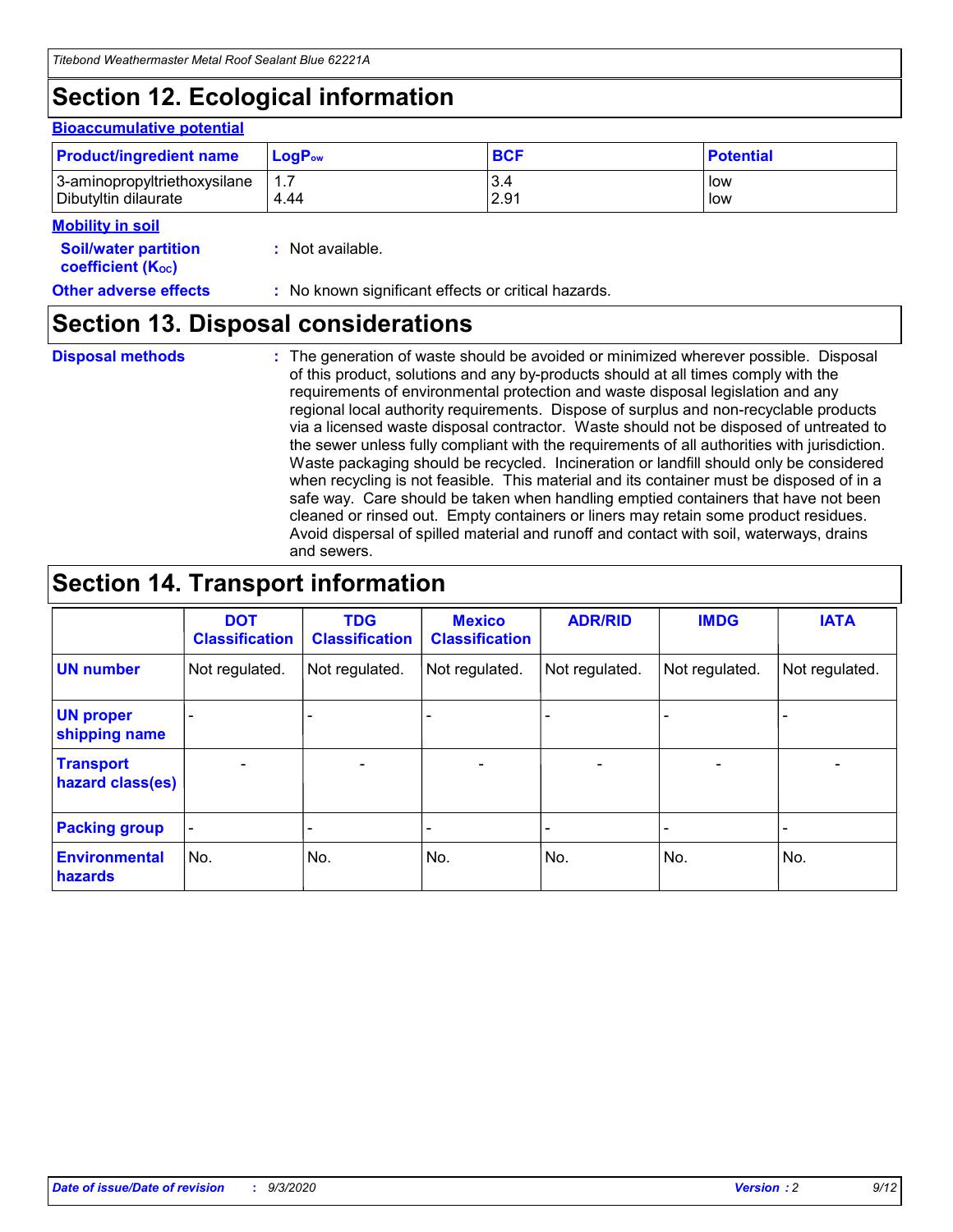## **Section 15. Regulatory information**

#### **U.S. Federal regulations**

#### **SARA 302/304**

#### **Composition/information on ingredients**

No products were found.

| SARA 304 RQ | Not applicable. |
|-------------|-----------------|
|-------------|-----------------|

#### **SARA 311/312**

#### **Classification :** EYE IRRITATION - Category 2B SKIN SENSITIZATION - Category 1 TOXIC TO REPRODUCTION - Category 1B HNOC - Product generates methanol during cure.

#### **Composition/information on ingredients**

| <b>Name</b>                  | $\frac{9}{6}$ | <b>Classification</b>                                                                                                                                                                                                                                                                                      |
|------------------------------|---------------|------------------------------------------------------------------------------------------------------------------------------------------------------------------------------------------------------------------------------------------------------------------------------------------------------------|
| 3-aminopropyltriethoxysilane | $\leq$ 3      | <b>FLAMMABLE LIQUIDS - Category 4</b><br><b>ACUTE TOXICITY (oral) - Category 4</b><br><b>SKIN IRRITATION - Category 2</b><br>EYE IRRITATION - Category 2A                                                                                                                                                  |
| Dibutyltin dilaurate         | ≤0.3          | <b>ACUTE TOXICITY (oral) - Category 3</b><br>SKIN CORROSION - Category 1C<br>SERIOUS EYE DAMAGE - Category 1<br>SKIN SENSITIZATION - Category 1<br><b>GERM CELL MUTAGENICITY - Category 2</b><br>TOXIC TO REPRODUCTION - Category 1B<br>SPECIFIC TARGET ORGAN TOXICITY (REPEATED<br>EXPOSURE) - Category 1 |

#### **State regulations**

**Massachusetts :**

: None of the components are listed.

**New York :** None of the components are listed. **New Jersey :** None of the components are listed.

**Pennsylvania :** None of the components are listed.

#### **California Prop. 65**

WARNING: This product can expose you to methanol, which is known to the State of California to cause birth defects or other reproductive harm. For more information go to www.P65Warnings.ca.gov.

| Ingredient name | No significant risk<br>level | <b>Maximum</b><br>acceptable dosage<br><b>level</b> |
|-----------------|------------------------------|-----------------------------------------------------|
| methanol        |                              | Yes.                                                |

#### **International regulations**

**Chemical Weapon Convention List Schedules I, II & III Chemicals** Not listed.

#### **Montreal Protocol**

Not listed.

**Stockholm Convention on Persistent Organic Pollutants**

Not listed.

#### **UNECE Aarhus Protocol on POPs and Heavy Metals** Not listed.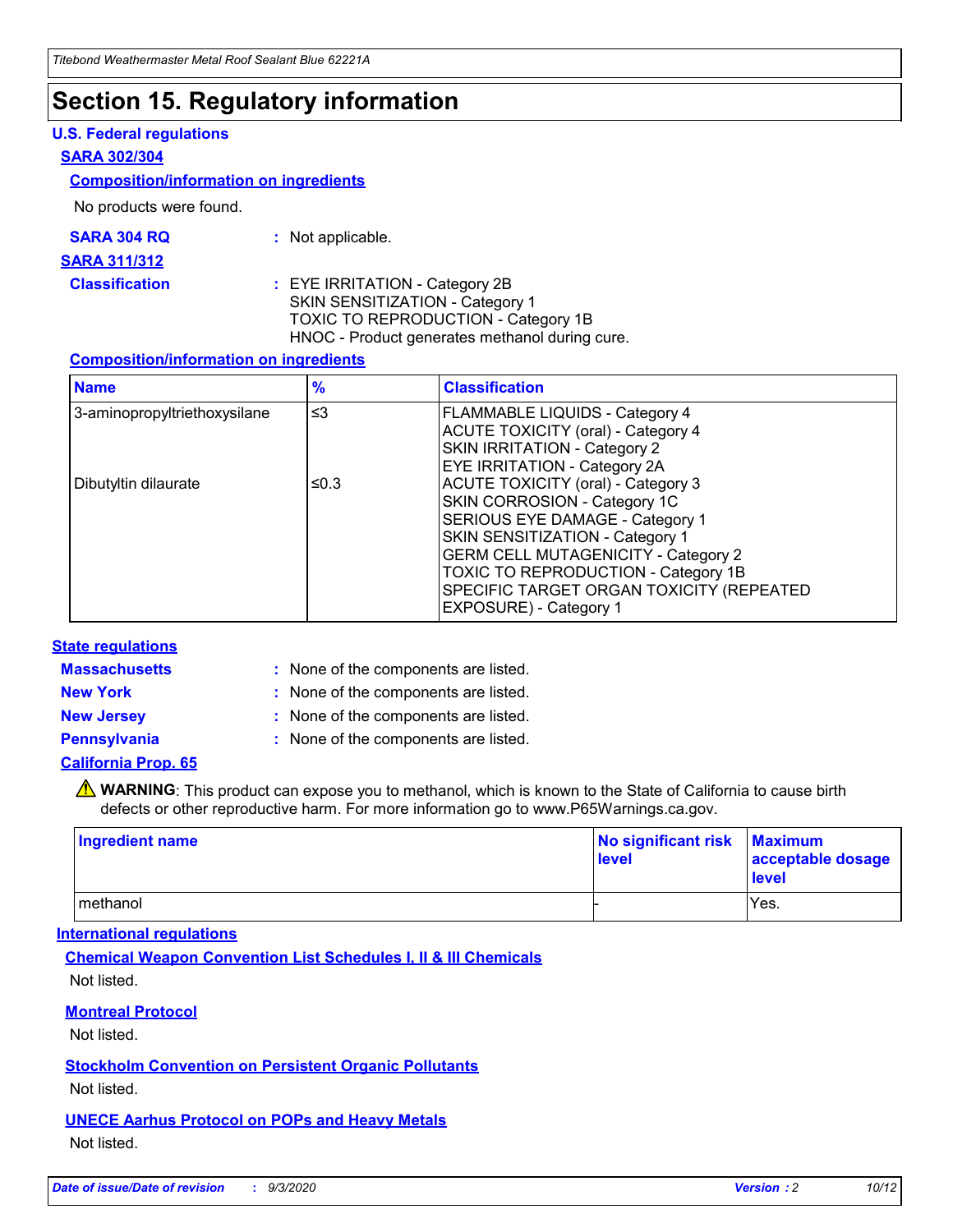## **Section 15. Regulatory information**

#### **Inventory list**

- 
- **China :** Not determined.

**United States TSCA 8(b) inventory**

**:** All components are active or exempted.

## **Section 16. Other information**





**Caution: HMIS® ratings are based on a 0-4 rating scale, with 0 representing minimal hazards or risks, and 4 representing significant hazards or risks. Although HMIS® ratings and the associated label are not required on SDSs or products leaving a facility under 29 CFR 1910.1200, the preparer may choose to provide them. HMIS® ratings are to be used with a fully implemented HMIS® program. HMIS® is a registered trademark and service mark of the American Coatings Association, Inc.**

**The customer is responsible for determining the PPE code for this material. For more information on HMIS® Personal Protective Equipment (PPE) codes, consult the HMIS® Implementation Manual.**

**National Fire Protection Association (U.S.A.)**



**Reprinted with permission from NFPA 704-2001, Identification of the Hazards of Materials for Emergency Response Copyright ©1997, National Fire Protection Association, Quincy, MA 02269. This reprinted material is not the complete and official position of the National Fire Protection Association, on the referenced subject which is represented only by the standard in its entirety.**

**Copyright ©2001, National Fire Protection Association, Quincy, MA 02269. This warning system is intended to be interpreted and applied only by properly trained individuals to identify fire, health and reactivity hazards of chemicals. The user is referred to certain limited number of chemicals with recommended classifications in NFPA 49 and NFPA 325, which would be used as a guideline only. Whether the chemicals are classified by NFPA or not, anyone using the 704 systems to classify chemicals does so at their own risk.**

#### **Procedure used to derive the classification**

| <b>Classification</b>                                                                                         | <b>Justification</b>                                  |
|---------------------------------------------------------------------------------------------------------------|-------------------------------------------------------|
| <b>EYE IRRITATION - Category 2B</b><br>SKIN SENSITIZATION - Category 1<br>TOXIC TO REPRODUCTION - Category 1B | Expert judgment<br>Expert judgment<br>Expert judgment |
| <b>History</b>                                                                                                |                                                       |

| .                                 |             |
|-----------------------------------|-------------|
| <b>Date of printing</b>           | : 4/22/2022 |
| Date of issue/Date of<br>revision | : 9/3/2020  |
| Date of previous issue            | : 9/3/2020  |
| <b>Version</b>                    | $\cdot$ 2   |
|                                   |             |